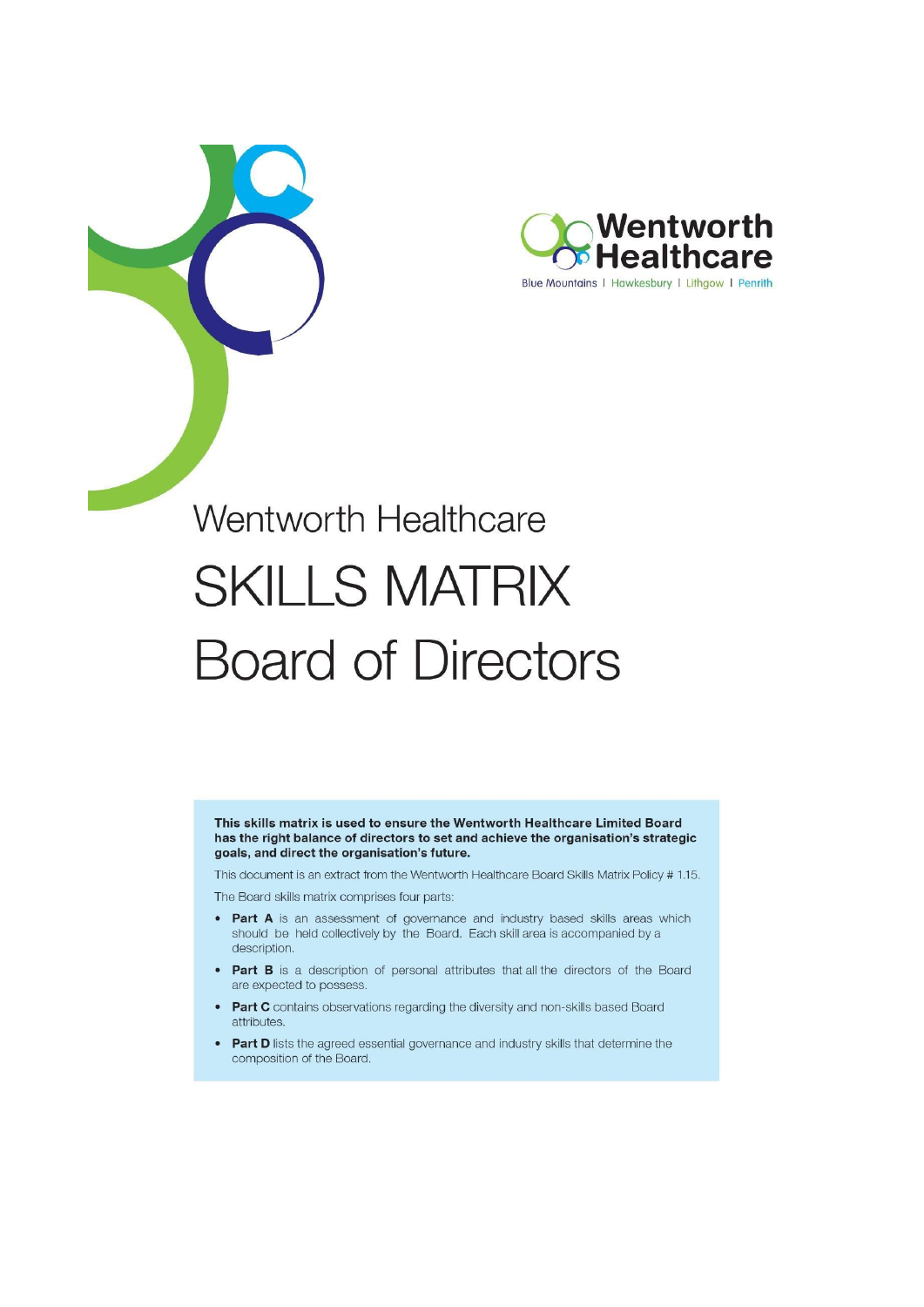# **PART A: Collective Skills**

Eachdirectorisnotexpectedtoholdallgovernanceandprofessional/industry skills,rathertheseskills shouldbeheld*collectively* bytheBoardasawhole.

**1. Governance skills:** skills *I* qualifications directly related to performing the Board's key functions.

| <b>Skill area</b>                            | <b>Description</b>                                                                                                                                                                                                                                                                                                                                       |
|----------------------------------------------|----------------------------------------------------------------------------------------------------------------------------------------------------------------------------------------------------------------------------------------------------------------------------------------------------------------------------------------------------------|
| <b>Strategic</b>                             | Ability to think strategically, identify and critically assess strategic<br>opportunities and threats and develop effective strategies in the context<br>of the objectives of Wentworth Healthcare and relevant national policies<br>and priorities.                                                                                                     |
| <b>Strategic financial skills</b>            | Qualifications and/or experience in accounting and/or finance and the ability to:<br>• analyse key financial statements;<br>• critically assess financial viability and performance;<br>• contribute to strategic financial planning;<br>• oversee budgets and the efficient use of resources; and<br>• oversee funding arrangements and accountability. |
| Risk&compliance<br>expertise                 | Ability to identify key risks to the organisation in a wide range of areas<br>including legal and requlatory compliance, monitor risk and compliance,<br>management frameworks and systems.                                                                                                                                                              |
| Corporate governance                         | Knowledge and practical experience in best practice corporate governance<br>including the fiduciary and legislative frameworks that underpin the company<br>particularly in the not-for-profit context.                                                                                                                                                  |
| Commercial acumen                            | A broad range of commercial business experience, preferably in the small<br>to medium enterprise context, in areas that include communications,<br>marketing, branding and business systems, practices and improvement.                                                                                                                                  |
| Ability to lead the Board<br>or subcommittee | • Skills in chairing meetings.<br>• Skills required of a Board chair including management and review of<br>the performance of the CEO.<br>. Skills required to manage and review performance of the Board<br>and Directors.                                                                                                                              |
| <b>Previous board</b><br>experience          | The Board should collectively comprise directors who demonstrate<br>competence and experience at board level and/or who have completed<br>formal training in directorship/governance.                                                                                                                                                                    |

#### **2. Professional***I* **industry skills:**ie.skills relevanttothe localprimary healthcare sector including:

| <b>Skill area</b>                                                  | <b>Description</b>                                                                                                                                                                                                                                                                                                                                                                     |  |  |  |  |  |  |  |  |
|--------------------------------------------------------------------|----------------------------------------------------------------------------------------------------------------------------------------------------------------------------------------------------------------------------------------------------------------------------------------------------------------------------------------------------------------------------------------|--|--|--|--|--|--|--|--|
| Strategic health policy,<br>planning, delivery and/<br>or research | Knowledge, experience and networks in health including:<br>• health policy, community health and well-being;<br>· population health needs assessment and health planning;<br>• resource allocation and service delivery; and<br>• research and evaluation.                                                                                                                             |  |  |  |  |  |  |  |  |
| <b>General practice</b>                                            | Experience as a medical practitioner including the ability to demonstrate<br>clinical leadership and/or clinical network experience.                                                                                                                                                                                                                                                   |  |  |  |  |  |  |  |  |
| <b>Primary health care</b>                                         | Experience in the workforce that delivers and supports the delivery of<br>primary health care services in the community, for example, general<br>practice, nursing, allied health, medical specialties, pharmacy, aged care,<br>and/or state-funded community health service provision including the ability<br>to demonstrate clinical leadership and/or clinical network experience. |  |  |  |  |  |  |  |  |
| Stakeholder<br>engagement                                          | High level reputation and network in the community (locally, state-wide and<br>or nationally) including with relevant organisations or business groups, health<br>professionals and health and non-health organisations, and the ability to<br>effectively engage and communicate with those stakeholders. Strategic<br>understanding of government and political processes.           |  |  |  |  |  |  |  |  |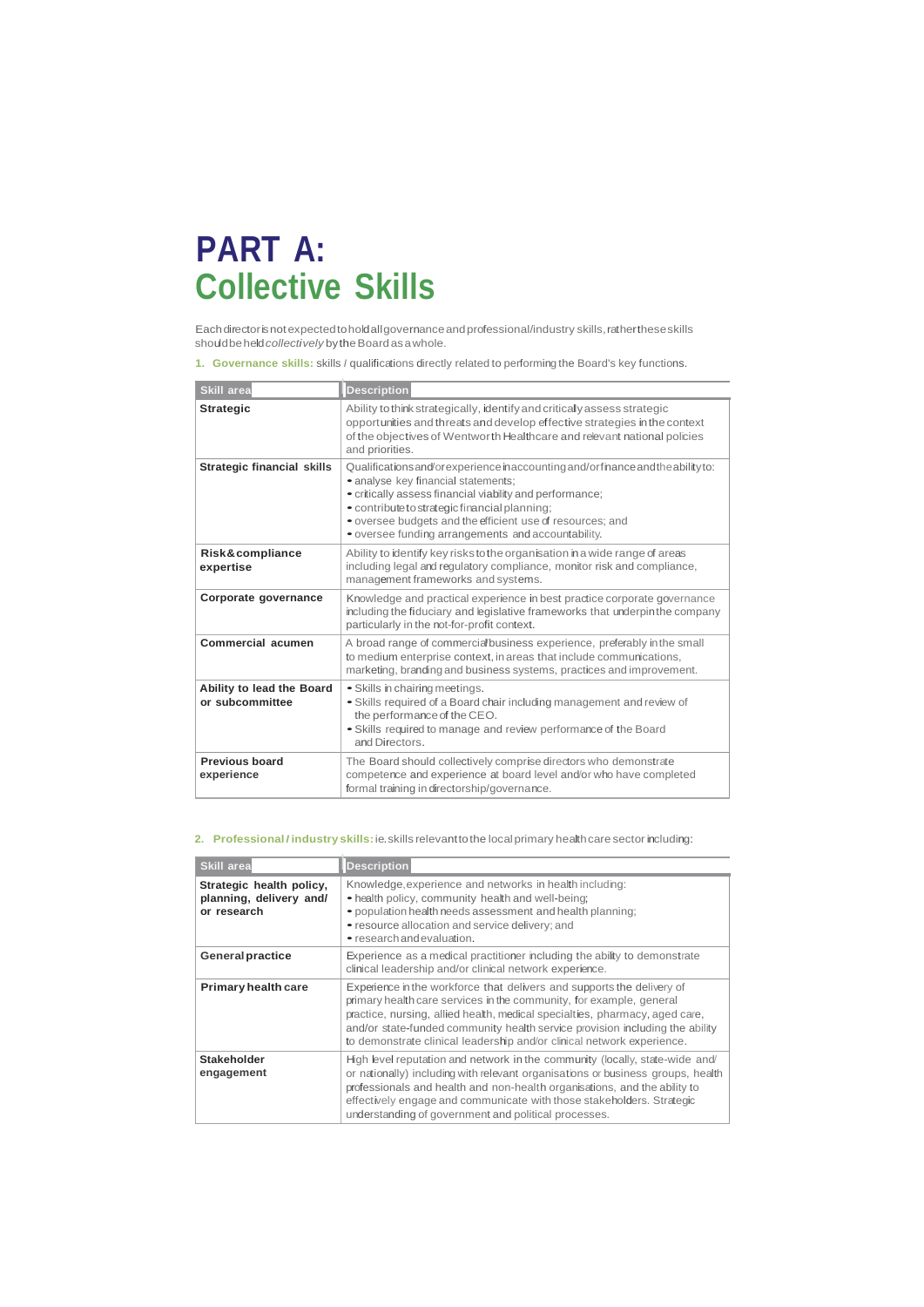| <b>Aboriginal &amp; Torres</b><br>Strait Islander skills | The ability to maintain a considered strategic focus on Aboriginal and Torres<br>Strait Islander issues and perspectives. Understanding and connection to<br>Aboriginal and Torres Strait Islander culture and health needs.                  |
|----------------------------------------------------------|-----------------------------------------------------------------------------------------------------------------------------------------------------------------------------------------------------------------------------------------------|
| <b>Consumer skills</b>                                   | • The ability to maintain a considered strategic focus on consumer issues<br>and perspectives.<br>• Experience in consumer advocacy and/or consumer engagement.<br>. Networks in the local community including with relevant consumer groups. |
| Skills in strategic<br>priority areas                    | Strategic understanding in key strategic priority areas for the organisation.<br>This might include key national health priorities or local health priorities for<br>the organisation.                                                        |

It is expected that each director has a broad understanding of the health care sector with particular regard to the primary health care sector.

# PART B:<br>Personal Attributes and<br>Behavioural Qualities

All directors are expected to possess the full set of personal attributes and behavioural qualities in order to operate as an effective director. This includes:

| <b>Attributes</b>                                              | <b>Description</b>                                                                                                                                                                                                                                                                                                                                                                                                                                                                                                                                   |
|----------------------------------------------------------------|------------------------------------------------------------------------------------------------------------------------------------------------------------------------------------------------------------------------------------------------------------------------------------------------------------------------------------------------------------------------------------------------------------------------------------------------------------------------------------------------------------------------------------------------------|
| Integrity (ethics)<br>- Modelling our<br>organisational values | Modelling our organisational values of respect, ethical practice, quality,<br>collaboration and continuous improvement. A commitment to:<br>• understanding and fulfilling the duties and responsibilities of a director, and<br>maintain knowledge in this regard through professional development;<br>· putting the Company's interests before any personal interests;<br>• acting in a transparent manner and declaring any activities or conduct that<br>might be a potential conflict; and<br>· maintaining Board confidentiality at all times. |
| Effective listener/<br>communicator/strategic<br>questioner    | The ability to:<br>• listen to, and constructively and appropriately debate, other people's<br>viewpoints:<br>· develop and deliver cogent arguments;<br>· communicate effectively with a broad range of stakeholders; and<br>• ask questions & challenge management and peer directors in a<br>constructive and appropriate way about key issues.                                                                                                                                                                                                   |
| Commitment                                                     | • A visible commitment to the vision and mission of the Company, and its<br>on-going success.<br>• Demonstrate the passion and time to make a genuine and active<br>contribution to the Board.                                                                                                                                                                                                                                                                                                                                                       |
| Influencer and<br>negotiator                                   | The ability to negotiate outcomes and influence others to agree with those<br>outcomes, including an ability to gain stakeholder support for the Board's<br>decisions.                                                                                                                                                                                                                                                                                                                                                                               |
| <b>Critical and innovative</b><br>thinker                      | The ability to critically analyse complex and detailed information, readily distil<br>key issues, and develop innovative approaches and solutions to problems.                                                                                                                                                                                                                                                                                                                                                                                       |
| <b>Transformational</b><br>leadership                          | Innate leadership skills including the ability to:<br>• appropriately represent the organisation;<br>• set appropriate Board and organisation culture;<br>• make and take responsibility for decisions and actions; and<br>• identify and guide change through creation of a vision and inspiring people<br>to follow.                                                                                                                                                                                                                               |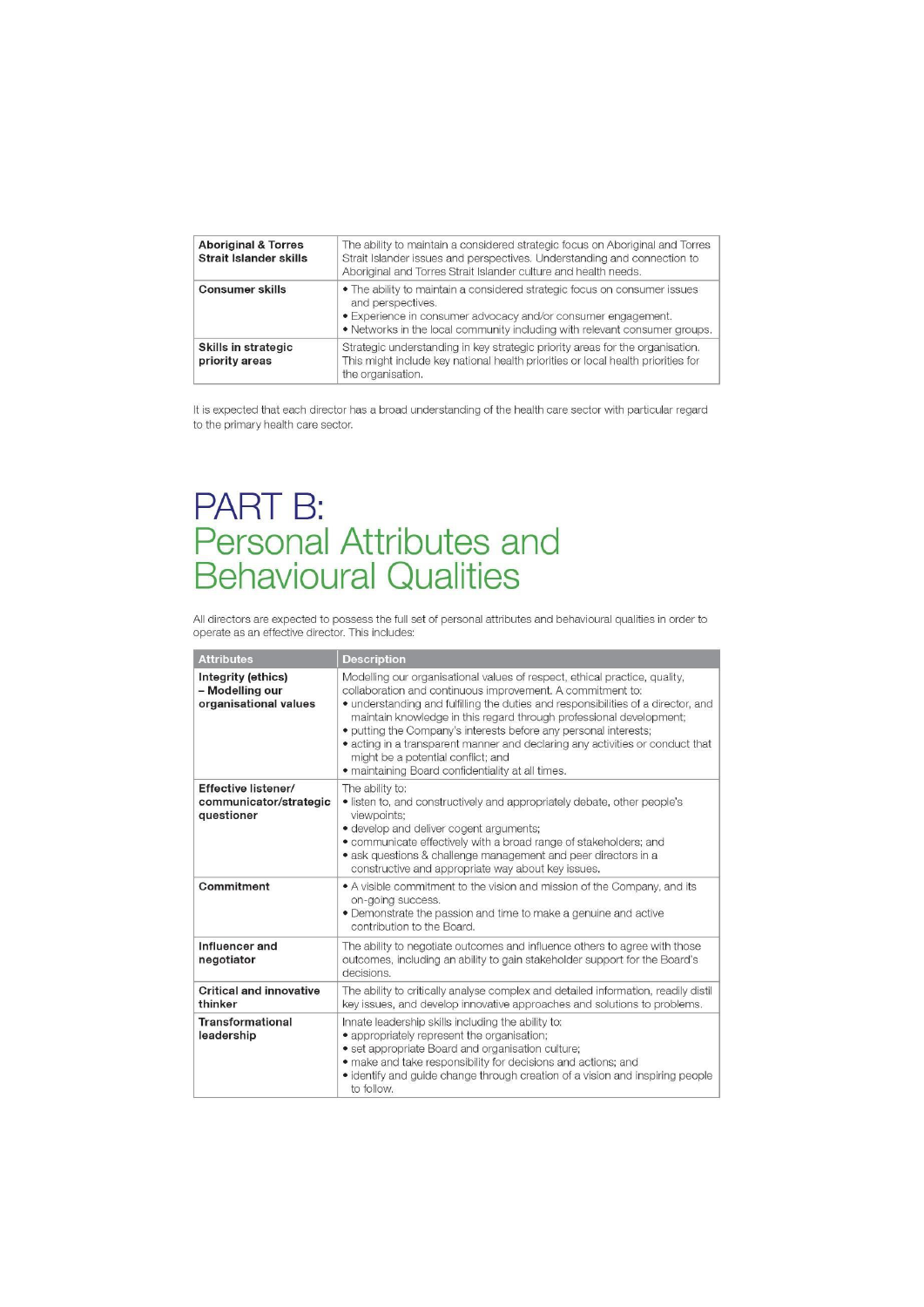# **PART C: Diversity and Non-skills Based Board Criteria**

Whist appointments to the Board are based on merit, the Board as a whole should also encompass desirable diversity in aspects such as gender or different perspectives where appropriate.

| <b>Criteria</b>                      | <b>Description</b>                                                                                                                                                                                                                                                                                                                                                   |
|--------------------------------------|----------------------------------------------------------------------------------------------------------------------------------------------------------------------------------------------------------------------------------------------------------------------------------------------------------------------------------------------------------------------|
| <b>Generational diversity</b>        | Some generational diversity should be sought among directors to bring<br>different generational perspectives to the Board's deliberations.                                                                                                                                                                                                                           |
| <b>Gender diversity</b>              | Relatively equal gender representation should be sought for the Board to<br>reflect gender diversity in the local community.                                                                                                                                                                                                                                         |
| Geographic and cultural<br>diversity | • The Company is designed to have a strong link to their local community<br>and respond effectively to local needs.<br>• The Board should have directors who understand the different areas within<br>the Nepean Blue Mountains region. Where possible, cultural diversity<br>on the Board should be reflective of the cultural diversity in the local<br>community. |
| <b>Employment diversity</b>          | The Board should consider a diversity of directors who have an understanding<br>or experience of different employment models and arrangements.                                                                                                                                                                                                                       |

# **PART D: Minimum Board Composition Skills**

As aminimum, the composition of the Board will include the following essential governance and industry skills:

- Two General Practice skills positions.
- Two Primary HealthCare skills positions (with <sup>a</sup> preference for one of these to be an allied health professional).

In addition, the composition of the Board will endeavour to include the following governance and industry skills:.

- Consumer skill position
- Aboriginal and Torres Strait Islander skills position.
- Commercial acumen skills position.
- Withthe remainingpositions(uptotwo) designatedas skillsgappositions.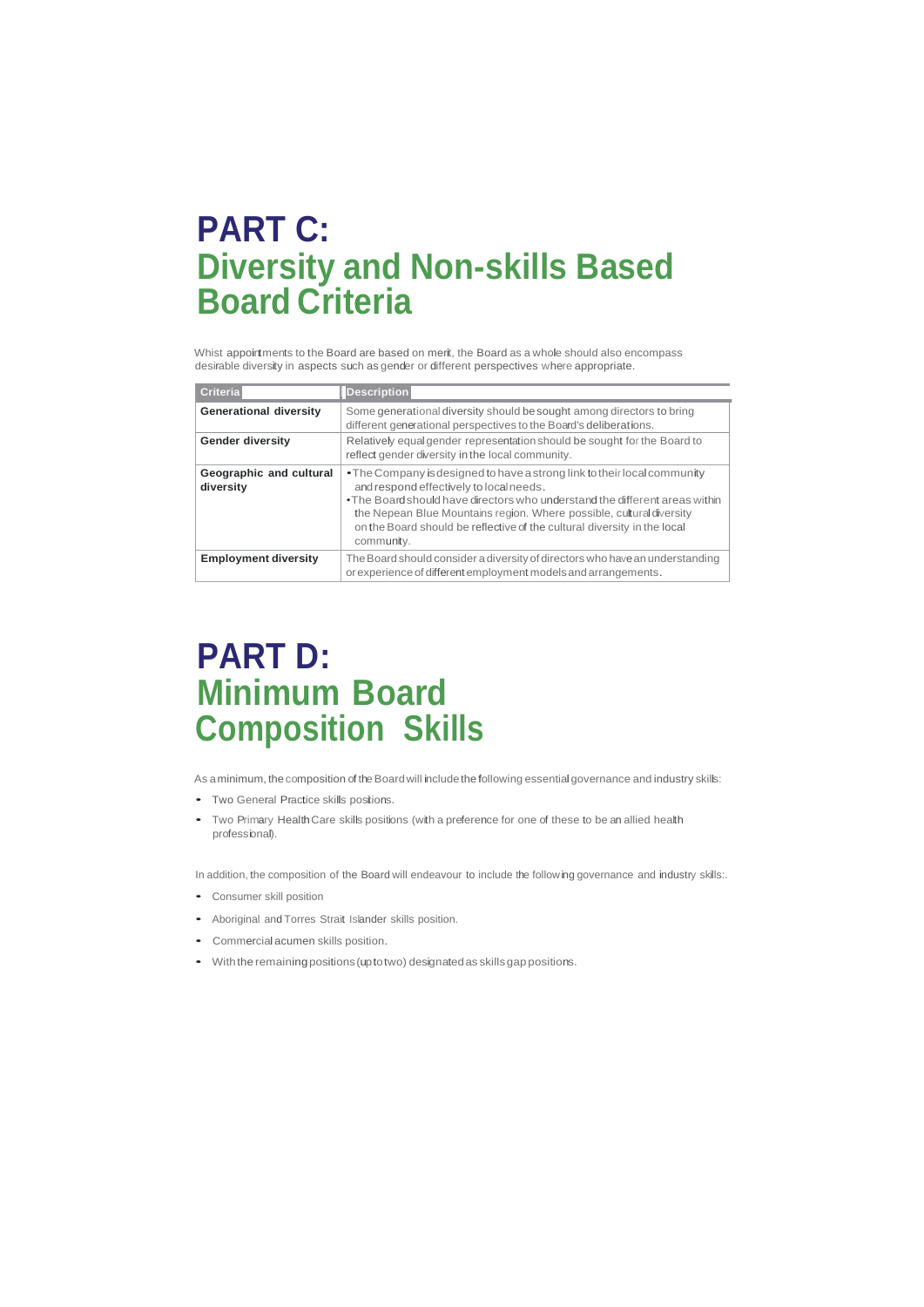### **DIRECTOR STRENGTHS MATRIX**

Map up to the top three areas of expertise for each director as 3 (a maximum of three skills can be assessed as 3)

Map the remaining skills as either 2 (moderate-high skill

level),1(some or little skills) and 0 (no skills/experience). Please refer to the definition of each skill above.

| Director Name                                            | Example        |  |  |  |  |
|----------------------------------------------------------|----------------|--|--|--|--|
| Director since (year)                                    | 2010           |  |  |  |  |
| CG                                                       |                |  |  |  |  |
| Gov & Noms                                               |                |  |  |  |  |
| FARM                                                     | X              |  |  |  |  |
| Strategic                                                | $\overline{2}$ |  |  |  |  |
| Finance                                                  | 3              |  |  |  |  |
| <b>Risk &amp; Compliance</b>                             | $\overline{1}$ |  |  |  |  |
| Corporate<br>Governance                                  | $\overline{2}$ |  |  |  |  |
| Commercial acumen                                        | 1              |  |  |  |  |
| Ability to lead the<br><b>Board or Committee</b>         | 1              |  |  |  |  |
| <b>Previous Board</b><br>experience                      | $\overline{2}$ |  |  |  |  |
| <b>Health Policy</b>                                     | $\mathbf{1}$   |  |  |  |  |
| <b>Business</b>                                          | $\mathbf{1}$   |  |  |  |  |
| <b>General Practice</b>                                  | $\mathbf{0}$   |  |  |  |  |
| Primary health care                                      | $\mathbf{0}$   |  |  |  |  |
| Stakeholder<br>engagement                                | 3              |  |  |  |  |
| <b>Aboriginal &amp; Torres</b><br><b>Strait Islander</b> | $\mathbf 0$    |  |  |  |  |
| <b>Consumer</b>                                          | $\mathbf{1}$   |  |  |  |  |
| Strategic priority<br>areas (list)                       | 3              |  |  |  |  |